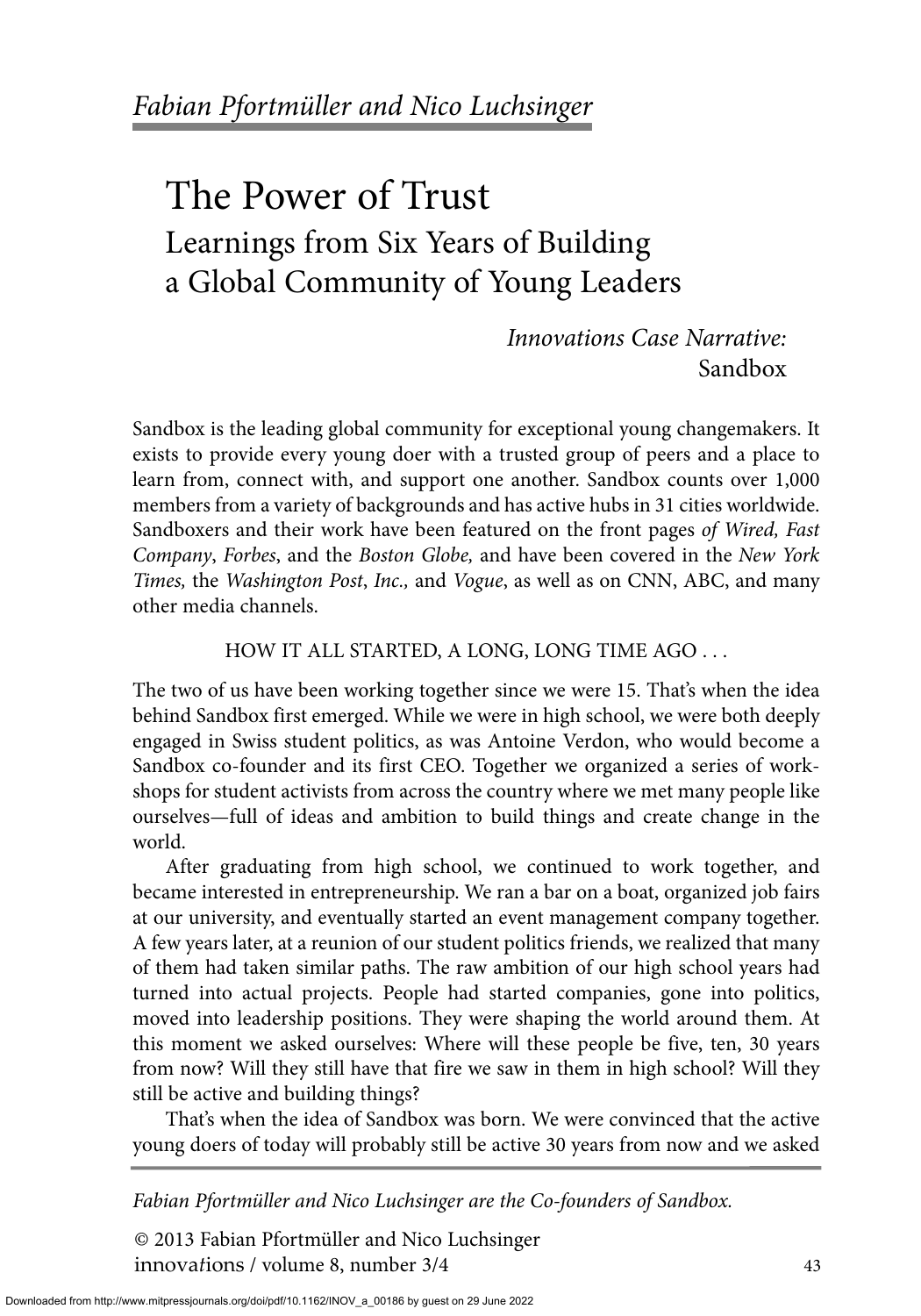ourselves: What if we could create lifelong friendships with the fellow misfits of this world and build things together for the rest of our lives? What would the world look like if the leaders of tomorrow could meet now, instead of 30 years from now? What would our collective journeys look like if we could support each other on the way, learn from each other, and build things together?

## SANDBOX, SINCE YEAR ONE

Sandbox evolved in many ways during its first six years and became a community more by accident than by plan. We went through four phases.

## **Phase one was a global conference that never got off the ground.**

We had a background in event management, so our original plan was to organize a large conference with corporate sponsors, who would pay for amazing young people to come together—we were imagining a World Economic Forum for the under-30 crowd. There was just one tiny problem: timing. We started working on the conference idea in 2008, just as the financial crisis was unfolding. It soon became clear that our plan to find sponsors would not work. We had to find another way.

#### **Phase two was small dinners.**

Though we couldn't afford to host a large conference, we kept bumping into amazing young doers who we thought would be perfect Sandboxers. So, to build relationships with them we started putting together small informal dinners in Zurich and in any other city we traveled to. Fabian moved to New York City and started organizing dinners there. Christian Busch, who would become another cofounder, started hosting dinners in London. Our friend Björn Herrmann started doing so in San Francisco. The feedback was very clear: people loved hanging out with like minded peers, and they wanted more of it. But what more could we offer them?

# **Phase three was creating a framework for a community.**

We realized that while the bottom-up dynamic we saw happening in cities across the world was fantastic, it also created confusion. What did it mean to be attending one of these dinners? Was everyone automatically a member of Sandbox? And, what did it mean to be a member?

This gave us a key insight into community-building that is still at the core of how Sandbox operates. If we wanted to connect these people to each other more than just once or twice and actually turn them from a group of nice strangers into a close-knit group of friends who will spend years, even a lifetime, together, we had to provide a structure with five simple but essential ingredients.

*First we needed a framework to define who is inside—and outside—the community.* As much as we loved bringing inspiring people to the table, we had to mark our boundaries clearly. So, in early 2009, we developed our first selection process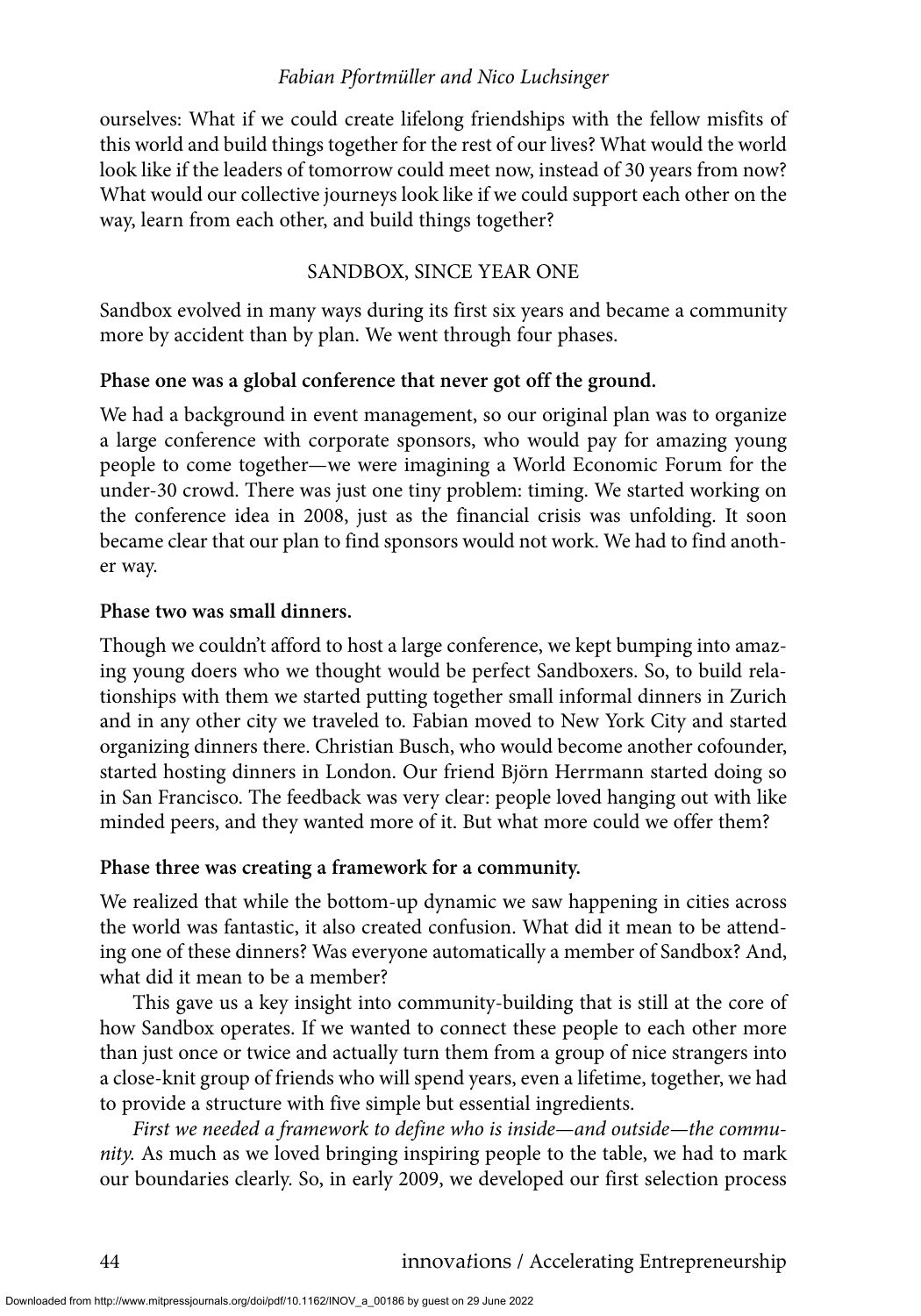for any potential member. We also provided accepted members with an online directory so they could see who else was "in."

*Secondly, we needed to define our purpose.* We were truly enjoying connecting people, but we realized that our original intention of simply bringing them together wasn't enough reason for a community to exist, as it wouldn't keep people's excitement up over time. Thus we had to define our higher objective for Sandbox: to meet and learn from extraordinary peers and support each other.

*We also needed a transparent global standard for evaluating new members.* At first, every inspiring young person we met became a new Sandboxer, but we realized it was important for members to understand why they had been selected and why their peers were. We decided that application decisions should be influenced by both a local and a global perspective, with the ultimate approval always coming from the global headquarters. This ensured that member applications in Bangalore were comparable to those in Mexico City, and it let people feel they were in this group for a good reason.

*And that meant we needed clear expectations.* We wanted our members to do more than just join the community. We wanted them to be active members and contribute: the more they did, the more valuable the community would be. We have learned to be very frank about what we expect of new members, and we make them sign a social contract that states both what they can expect from Sandbox and what Sandbox expects from them.

*And, finally, Sandbox needed rhythm.* People are usually excited when they join a new community, but they only start taking it seriously once they realize it is more than a one-off event, and that activities and events happen regularly and predictably. So we saw that, rather than organizing four events one month and nothing for the next three months, it was much better to pace our activities over time. At some point we started to develop a regular monthly newsletter for all our members, to give them a sense of constancy and predictability.

#### **Phase four was moving to a global scale.**

At first we built Sandbox chapters (we call them hubs) in places closest to us or in places where we had close connections, mostly in Europe and the United States. But our ambition is for Sandbox to operate in any major city in the world. In order to scale on a truly global level, we have learned to pay attention to three points.

*First, we defined roles for people who want to help us expand.* We have been very fortunate to be supported by Sandbox ambassadors, members who volunteer to run Sandbox at a local level. From the very beginning, fellow Sandboxers were approaching us offering to bring the community to their city. Over time we have learned that it is key to create a specific role for our volunteer supporters. Ambassadors sign up for a one-year commitment and can consider remaining in the role after that first year. We set goals together with them.

*Second, we focus on critical mass.* When we started out, we would welcome Sandboxers anywhere in the world, as long as they fit the application criteria. Over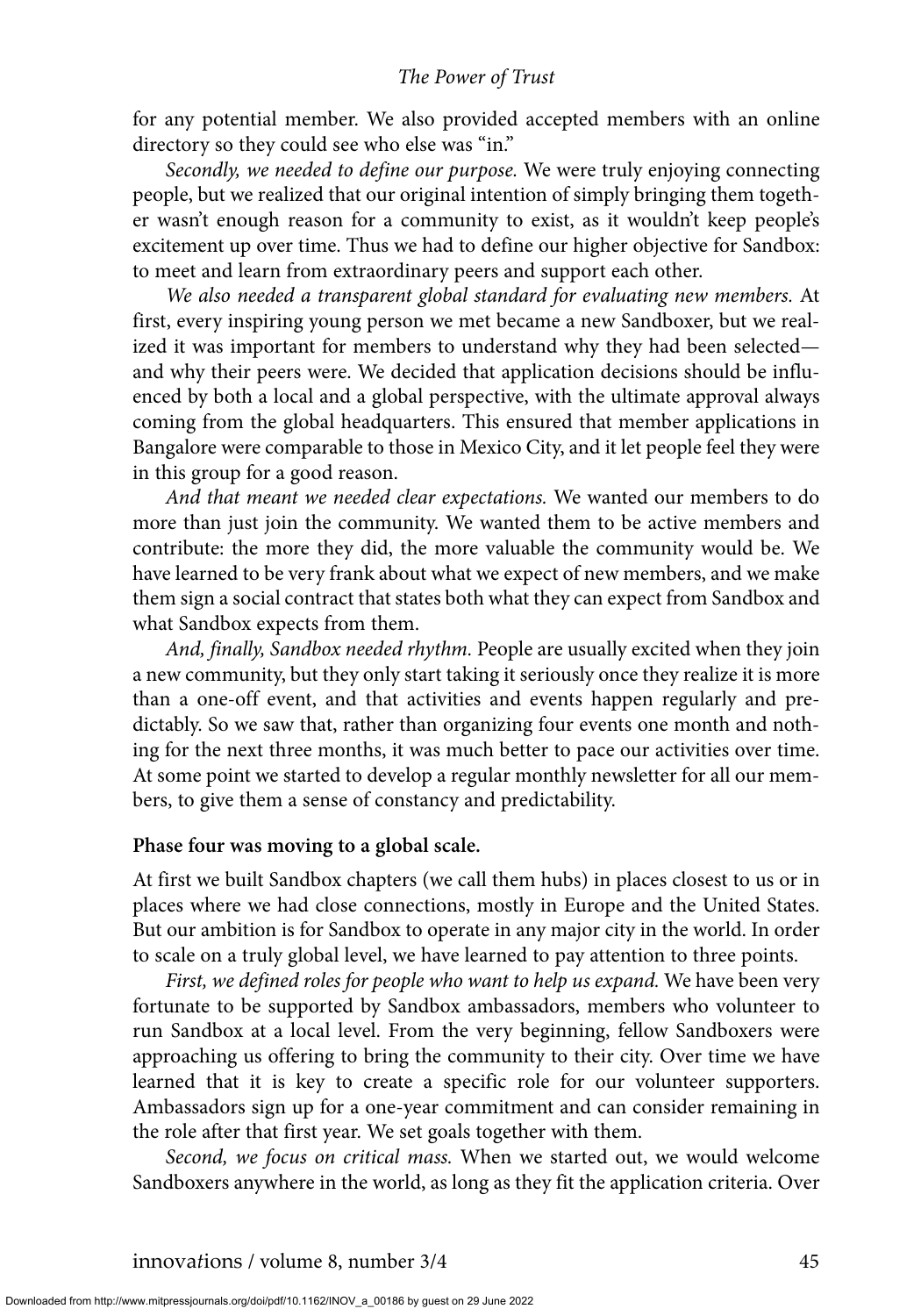time, we started to see the value of critical mass. Instead of having five members in 40 cities, we would do better to have 40 members in five cities. Why? While we were proud to have a presence in many countries across the world, the actual community experience was mostly shaped on a local level. For that to happen, we needed at least 20 people on the ground, so they could meet and spend time together.

*And we saw that each city has a different flavor*. It seems obvious in retrospect, but it took us a while to realize how beautifully different people are across the world. Therefore our Sandbox chapter in Beijing needs to have a different way of doing things than the one in Berlin. We now provide a simple global framework that any Sandbox hub can use, and then let every hub embrace its local character and fill it with the activities that fit best.

# HOW A COMMUNITY LIKE SANDBOX CREATES TANGIBLE VALUE FOR ITS MEMBERS

The main value of any community lies in the deep and trusted friendships between people, relationships we hope will last forever. But communities are inherently intangible: how can anyone quantify the quality of relationships? While most of us understand the power of long-term friendships, the short-term benefits are not always so obvious. So, how is a community like Sandbox helping its members? Are we truly supporting our members on a day-to-day basis, or is it merely fun to hang out with amazing peers? The two of us have asked us this question many, many times and the five points below are nuggets of how a community like Sandbox can truly accelerate its members, even in the short term. We believe these ideas apply not just to our organization but to curated, global, peer-to-peer communities in general.

*Provide moral support.* Beyond everything we found that surrounding oneself with a group of peers makes it easier to deal with the many stressful and frustrating situations involved in building a new company or project. Personally, we have found that fellow Sandboxers have been able to relate to the madness of entrepreneurship in ways that most other people don't. We have also found that spending time with Sandboxers makes us dream bigger. If you're constantly around friends who talk about big and crazy ideas, suddenly your next idea seems much more feasible.

*Help members search for people or expertise.* We have observed that many Sandboxers use the community as an effective way to search for contacts. They might be looking for people at specific organizations, experts within specific domains of expertise, local door openers, or people to hire. In this connected world, it is astonishing how many people not only search for entry points through the community but also find them. Often someone knows someone, and that leads them to the person they need. One of the more memorable searches in Sandbox history was initiated by Kyra Maya Phillips, a Sandboxer based in London, who was looking for a possible connection to Somali pirates. Writing a book about the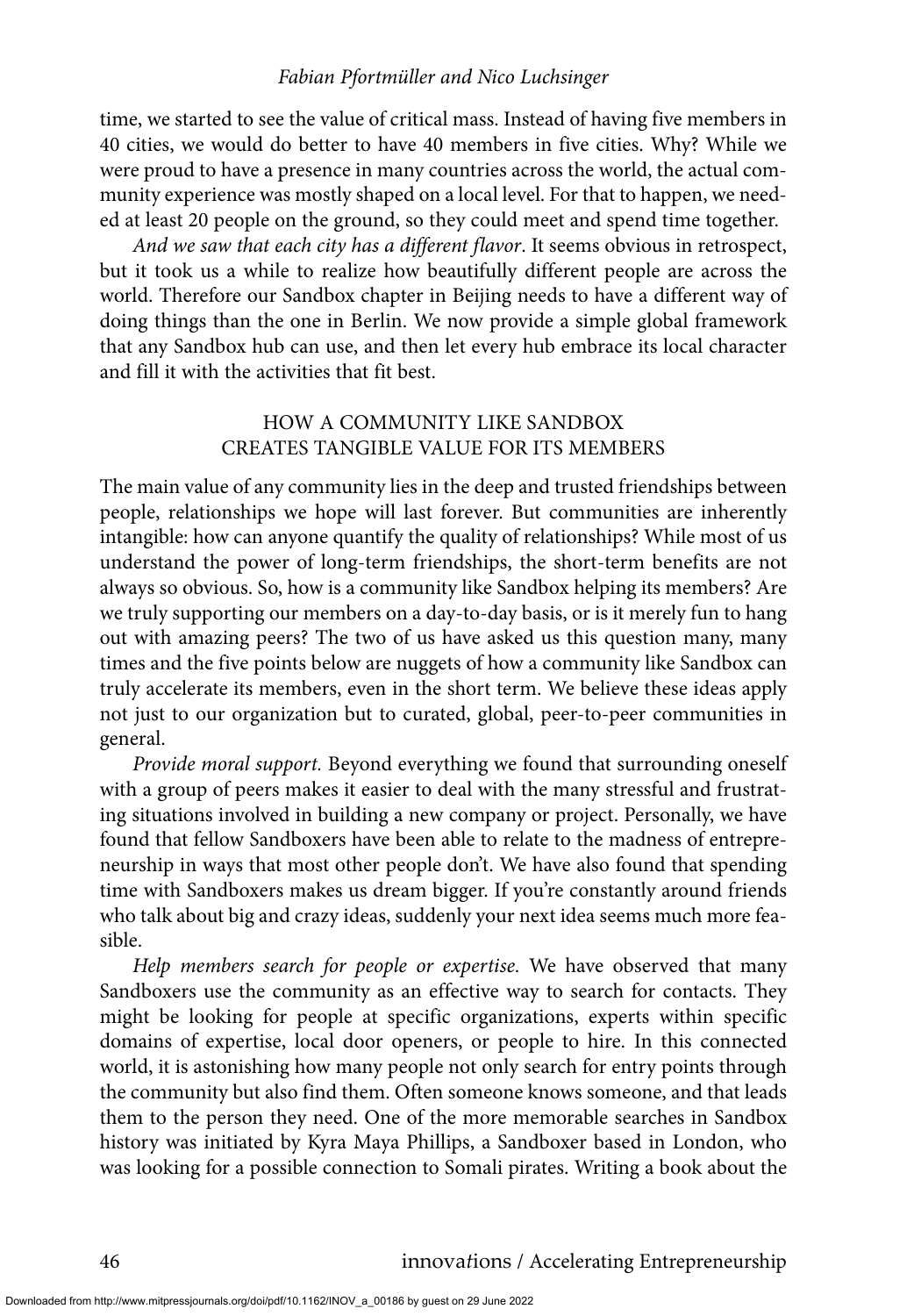underground economy, she wanted to cover Somali pirates. Through Sandbox, she found them.

*Offer a global home.* Members of our community tend to travel a lot, and many of them pass through the world's major innovation hubs and capitals. Sandbox provides them with a trusted home in places where they might not yet know anyone. Our ambassadors act as door openers and connectors and help identify the right people on the ground in a new city. A few years ago, when we surveyed members on what they like most about Sandbox, one of the most common answers was that they loved to stay on other Sandboxers' couches when they were traveling. What better way to connect on a meaningful level than to stay with each other?

*Provide spread and exposure.* Getting something off the ground is hard and getting attention for your early-stage, semibuilt project is even harder. We have noticed how the community generously helps to spread information and give exposure to members' projects. Interestingly, community members are even willing to share information (for example, on their Facebook walls or Twitter feeds) about the projects of people they hardly know, simply because they are members of the same organization. On the other hand, Sandbox has also become an efficient way of spreading opportunities, such as open job positions or business plan competitions.

*Provide a forum for feedback and learning.* We also noticed that Sandbox is a great place for people to learn from their peers. The questions cover a very broad spectrum: on the one hand, people are asking for feedback on their ideas and projects, but on the other hand we see that members share difficult everyday situations and ask for collective input on how other people deal with them, from managing failure anxiety to explaining to your parents what it is you actually do.

# LESSONS FROM BUILDING A COMMUNITY

Starting a community—though it was something of an accident—is the best thing that ever happened to us. Here, quickly, are a few lessons we have learned from the process, with more detail below.

- -Communities are not networks; they function more like families.
- -Communities are defined by trust and shared values.
- -Communities work best when the experience has a clear beginning and end, with powerful rituals in between.
- Technology is only a means to an end, and local face-to-face interaction is absolutely crucial for an active community.
- -Figuring out the business model for a community is really, really hard.

# **A community is not a network—it's a family.**

We learned over the years that there is a huge difference between a community and a network. A (human) network is a group of people who have connections to each other. These relationships often exist for a specific reason; for example, to exchange best practices within the same industry. But a community is different: its members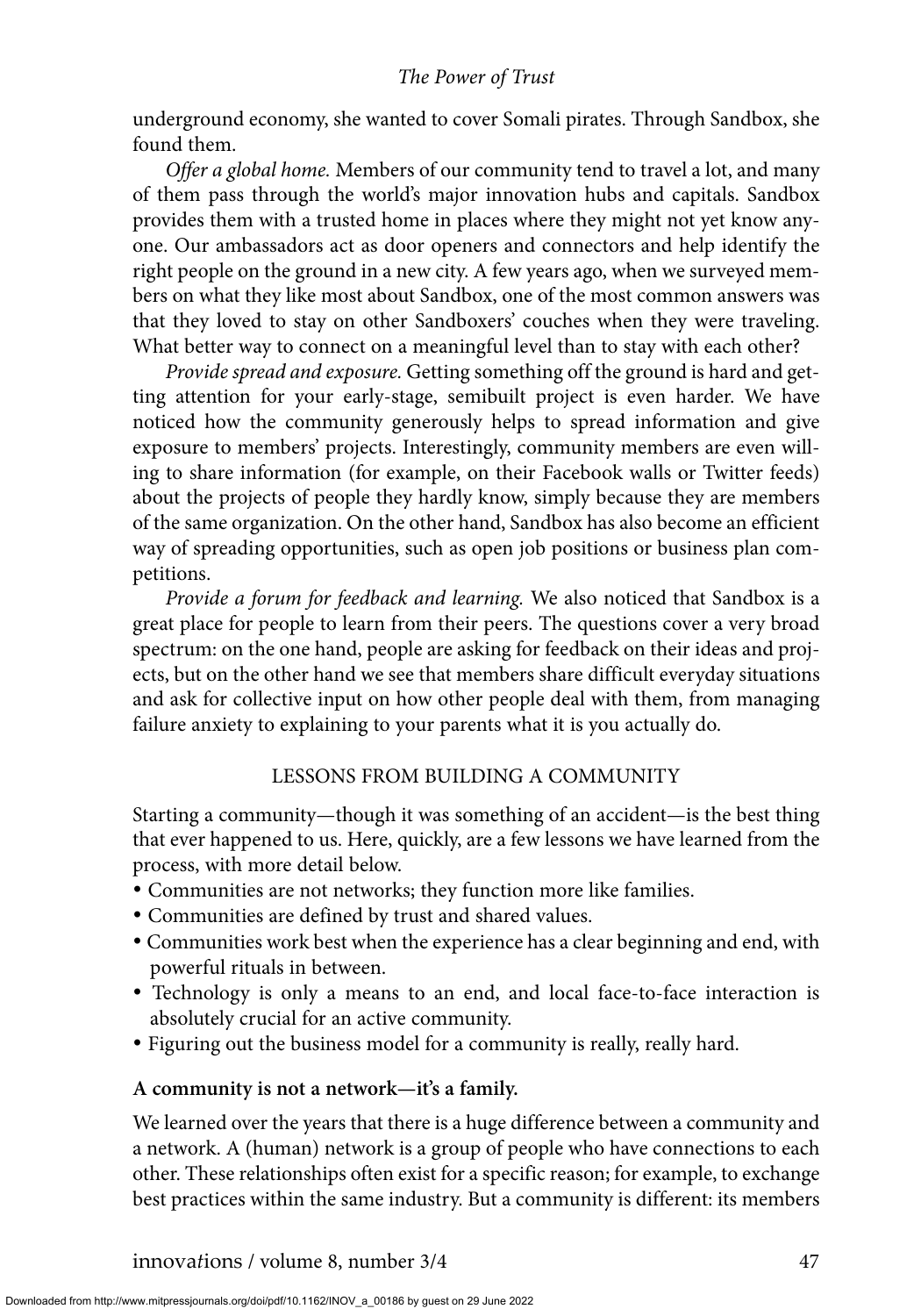come together around shared values and ideals, and they build a common identity. It's about deep and meaningful relationships, not connections or "contacts." So, in many ways, a community works like a family.

Our favorite example to illustrate this comes from our hub in Washington, D.C. When our Sandbox ambassador Kalsoom Lakhani got married, two of the tables at the reception were reserved for Sandboxers. This is still one of our proudest moments: a community is not just people you have met but people you would invite to share intimate moments.

## **Successful communities are built on trust.**

Communities are far more powerful than networks because members trust each other. Trust is the strongest enabler of deep and lasting friendships. People are willing to open up more. They are willing to help each other more. They want to spend more time together. They will trust other members of the same tribe, even if they have never met. And they form more meaningful relationships. While plenty of organizations provide monetary capital to bring young doers forward, we believe that trust is just as valuable and powerful as money in bringing people, and their ideas, forward.

Creating trust is the most important—and hardest—task of any communitybuilder. It comes from measures like a consistent and clear application process with equally high expectations of all members. It comes from clearly outlining what members can expect and what is expected from them. It comes from consistency and rhythm. It comes from being transparent and clear about the goals and vision of the community. And it comes from sharing genuine values.

# **Values make all the difference.**

Many communities out there have members with amazing achievements. How is Sandbox different? Many members have told us that it's our focus—and our emphasis—on values. We like to describe Sandbox as a family and believe that, like every family, we need a shared set of beliefs.

Since starting Sandbox, the two of us have tried to infuse the community with the following key values: humility, vulnerability, and a sense of humor and humanity. Why these three? Everyone at Sandbox is extraordinarily accomplished. Everyone is hustling and working hard on their next big idea. But in order to truly connect and bond, we have to leave all that behind and just be human. We have to listen. We have to respect the other humans in the community. We have to stay curious. And we have to accept that, sometimes, we say and do totally ridiculous things.

# **Strong communities have a beginning, an end, and powerful rituals.**

When we started with Sandbox, there was no beginning and no real end to the experience of being a Sandboxer. As a result, the initial excitement among new Sandboxers would decrease over time and members would disengage. To address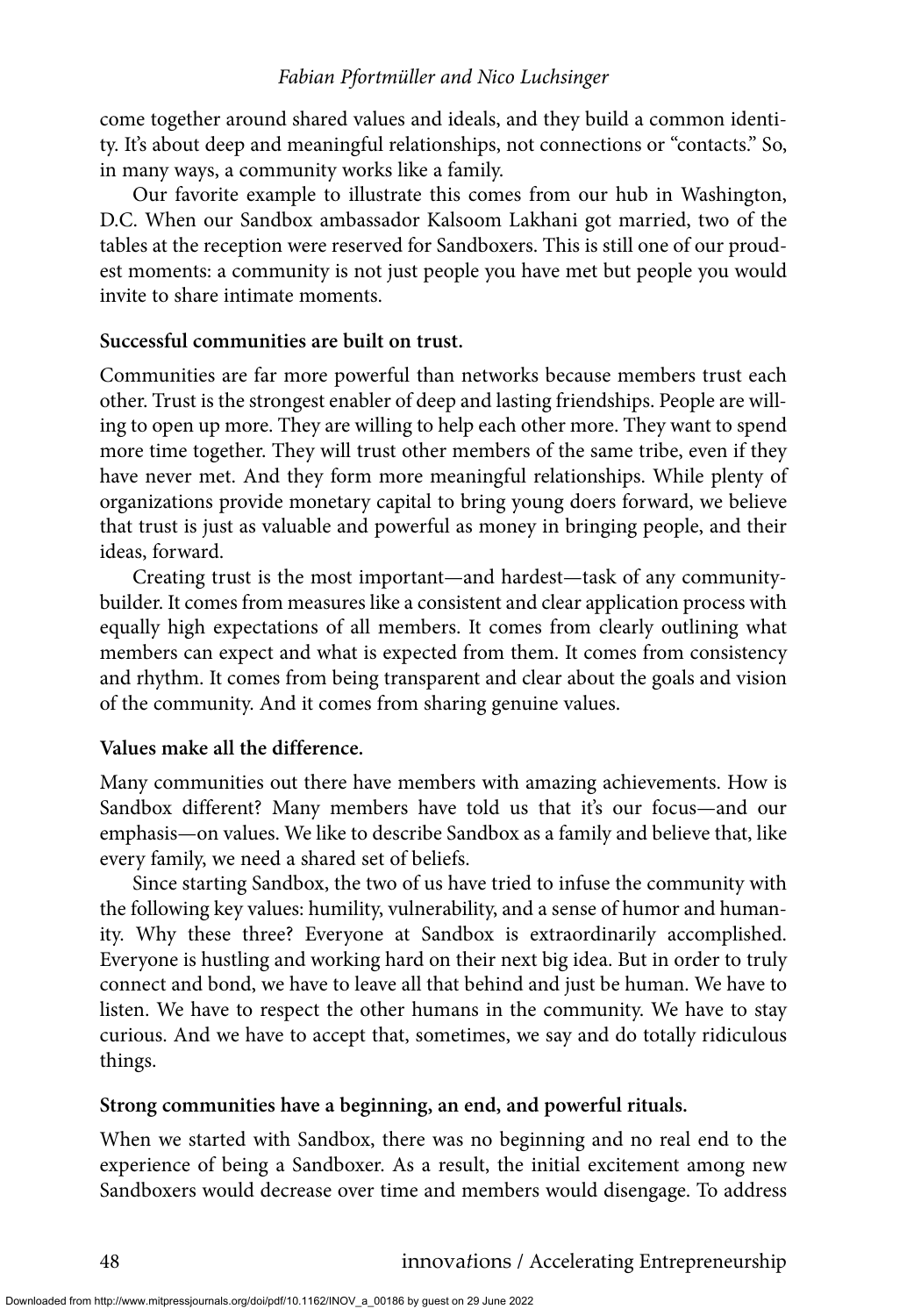this, in 2011, our dear friend and long-time New York City ambassador, Niamh Hughes, working with Fabian, pioneered the Sandbox class model. It's very simple. Sandboxers are accepted in classes of around 20 people every 12 months, instead of on an individual and rolling basis. We realized that as a community we could learn a lot from the classic timeline of a university and started to model our experience accordingly: our classes start with a kick-off event, followed by three years of shared experiences, including local retreats and global summits. Members then "graduate" from Sandbox. Since we introduced the class model in New York, we have started to implement it in more of our hubs and think it has worked very well so far. What we haven't answered yet is how members, once they have graduated from a class, will continue to be involved in Sandbox. A strong alumni community is crucial for the long-term success of Sandbox, but we haven't yet figured out how to provide this without having to run two communities at the same time.

#### **We are a micro-global community.**

Initially, our community grew organically all over the world. We accepted members wherever we found amazing people, but we saw we would need critical mass on a local level if we were to thrive. So we decided to accept applications only from people in hubs where we already had a presence, or wanted to build one. This let us provide both global relationships and a local community at the same time. The American writer and professor Clay Shirky termed our approach "micro-global": while members feel they belong to a global family, they create their strongest relationships on a local level.

This approach of global and local (or top-down and bottom-up) is also at play in other ways: Sandbox has global headquarters with a full-time staff that provides constant activity, support, and communication, and coordinates applications to ensure that members are on an equally high level across the globe. On the other hand, we have a wonderful group of local volunteer ambassadors who run their Sandbox chapters. We found that having two to three ambassadors per city allowed us to create an intensive experience for our members on the ground. This balance of top-down and bottom-up has worked well so far, but the two are in a constant negotiation process. As Sandbox matures as an organization, we expect the bottom-up part to become stronger.

#### **The more informal, the better.**

Organizations, including communities, tend to become more formal in their interactions over time—people see it as an expression of professionalism. We believe the opposite is true, and have tried to encourage less formality whenever possible. People interact very differently in an informal setting. Informal is more human. We encourage our members to host events at their homes. We discourage the use of nametags, business cards, and anything else that reminds us of traditional "networking." We want our members to discuss not what they do but who they are, what they want to achieve, and what challenges they face on their way. This helps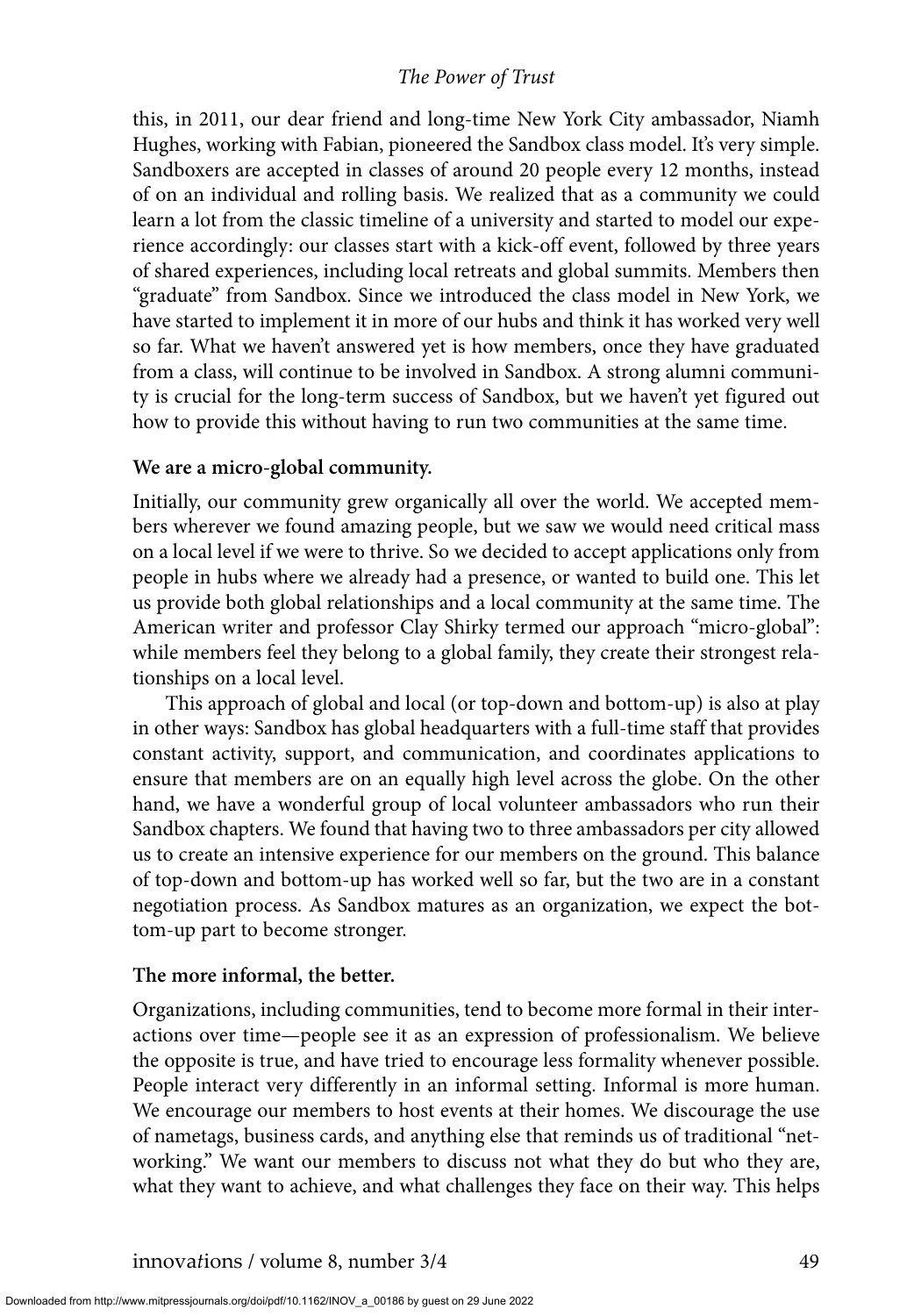our conversations to be more focused and meaningful; people discuss actual issues instead of collecting connections.

# **True diversity is powerful.**

Fabian likes to joke that the easiest community to build would be one for white male tech entrepreneurs. They are very easy for us to find. But we realized early on that true diversity is incredibly powerful. No matter if the entrepreneur is female or male, or if they are working in politics, academia, design, social entrepreneurship, or technology, most young doers are facing the same challenges. Their different perspectives enable them to grow faster and open up new horizons. It also makes it easier to focus on building true friendships rather than "professional" connections.

# **The more interesting the audience at an event, the more interactive it should be.**

We suffer from conference fatigue, and it seems many others do too. We don't want to spend our days in a windowless conference room at a hotel near an airport, listening to mediocre keynote speakers. In 2011, when Fabian organized the Sandbox Transamerica Expedition in Mexico—our first larger event—he wanted it to be as interactive as possible. So he developed an event format that has become key for our events worldwide. As participants register, we ask them to suggest an hourlong session about anything they would like to do—but it has to be interactive. From all these suggestions, we curate an offering of sessions for the final agenda. We prefer activities that encourage participants to work together, like cooking, setting up camp, or building a bonfire. Again and again we have been blown away by the human creativity that emerges when you let your audience lead parts of your event. At our 2012 Global Summit in Lisbon, the topics of sessions ranged from comedy improv to how to pour a perfect pint of Guinness, how to write a love letter, Finance 2.0, and the history of advertising.

# **For communities, technology is a means to an end.**

For a long time we thought we had to create our own online social network that would serve as the single way of communicating within the community. We started out with a customized community on a platform called Ning—and failed miserably. Nico calls this the Facebook fallacy, and we think that many organizations suffer from it. Because Facebook is the predominant social network, people tend to develop platforms that mimic how it works, but for one specific community. This approach almost never works: competing with Facebook on a technological level is impossible, and getting people to use yet another platform is very difficult.

At Sandbox, we eventually realized that we should allow members to interact on whatever platform they already use the most—and we would never have a unified platform. Instead, Sandboxers today use a combination of Facebook groups,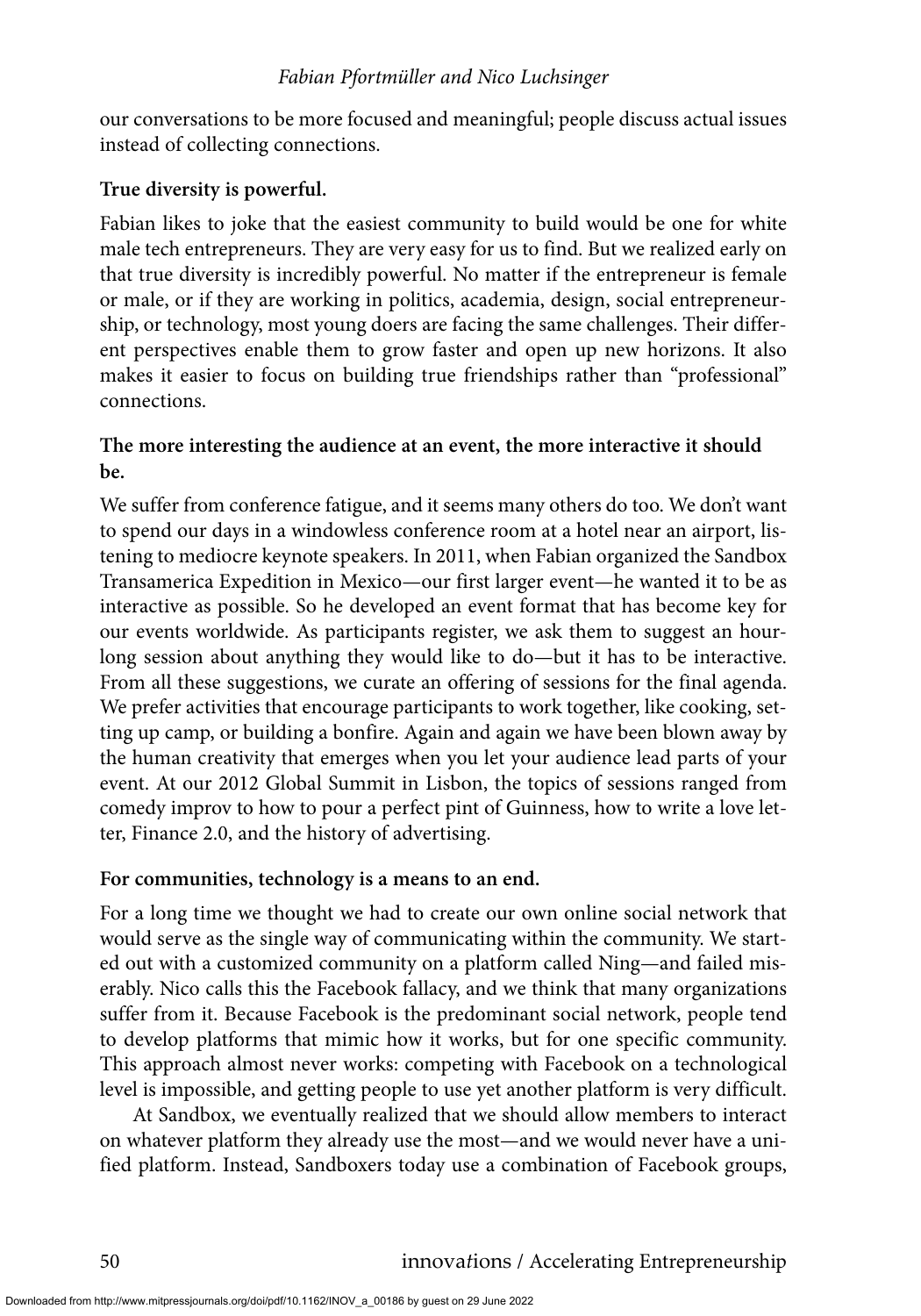mailing lists, Whatsapp groups, and even good old email to stay in touch with each other.

This is not to say that communities should never run their own platforms. They should—simply because most of them need good data on their members to maximize the value they create. This particular insight came to us way too slowly, in part because neither of us has a tech background. As a result, Sandbox doesn't have very accurate data on its members, which is annoying for the members themselves (for example, it's hard to find all the other Sandboxers in the same city), and it's a huge problem for the organization.

## **Even communities need a business model.**

Over the past four years, we have tried and discussed many business models and revenue streams for Sandbox. Some have worked well, but we have not yet managed to make the organization financially sustainable for the long term. That happened partly because we spent less time on this issue than we should have. We believed—wrongly—that a successful community would inevitably lead to financial success. But it also happened because there are no obvious answers and few people have figured out how to create sustainable business models for communities.

Every organization that is not entirely volunteer-run needs an income, and we see several viable business models that can be built on top of the Sandbox community. But two aspects are vital in any such model: it cannot exploit the community, and it cannot create bias toward certain members (e.g., those who are older, or wealthier, or starting companies).

*Income option 1: Membership contributions.* We both have come to believe that members should contribute financially. We wish we had started with membership fees from day one; doing so establishes an expectation among members. But when we started, we simply lacked the self-confidence to ask people to pay for what was, at that point, an unproven model. It was only earlier this year (2013) that we did a test run and found that voluntary monthly membership contributions are a great way to go. Members can contribute according to their financial means, and according to how much value they are currently gaining from the community. Additionally, encouraging contributions raises both the perceived value of the community and the activity level of individual members.

*Income option 2: Innovation consulting.* Instead of soliciting contributions from members, Sandbox started with a consulting business model that Nico developed together with Thomas Sevcik of Arthesia, a key advisor and then a board member. For several years we supported companies, mostly large multinationals, in developing innovative strategies. After doing some initial research, we would assemble a group of Sandboxers for a workshop with the client, and then provide a final report with results. The participation of Sandboxers was of course always voluntary (and paid). This model worked very well; among many others, we consulted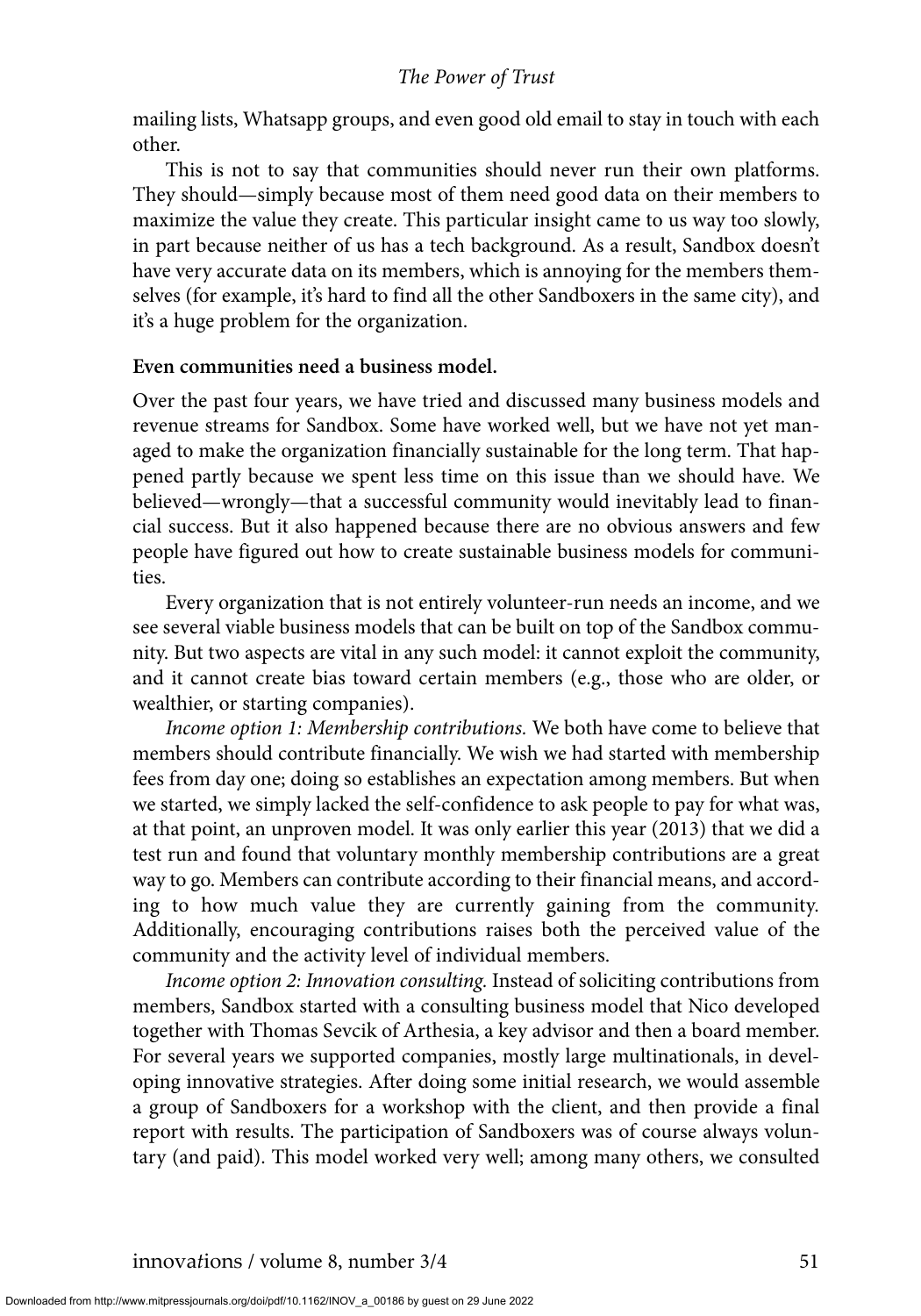with Volkswagen, UBS, and Frankfurt Airport. Under Nico's leadership, Sandbox became profitable.

But the consulting came with significant downsides. We felt that the consulting projects were drawing our time away from what actually mattered: creating value for the community. So, we eventually decided to stop consulting and focus fully on building community. In retrospect, this was not a wise decision. Granted, consulting required a large time commitment from our headquarters and only involved a small subset of members. But if you're a startup and you have a business model that works, you should stick to it until you're certain you've found something better.

*Income option 3: Event partnerships.* Given our background in event management, we hoped to replace the revenue from consulting with revenue from events, and began working on our first Global Summit. This worked quite well, and we found great partners that supported us financially, easing the burden on our members. But big events usually need to happen consistently over several years to become profitable, and so far, Sandbox events have not become a major source of income.

*Other options and the way forward.* Over time, we have had many other ideas for revenue sources for Sandbox, from an investment fund, to a speaker agency, to an educational initiative. Some of these clearly have potential, but none of them is a silver bullet, the one solution that will provide all the revenue we need. Most likely, Sandbox will rely on several revenue sources in the future. From our experience, we think such sources are likely to succeed if they follow three basic principles. They should be aligned with our vision and mission. They should add value for members and the community as a whole, rather than taking value away. (For example, Sandbox should never sell members' data.) And they should be simple to implement and not require massive additional overhead.

# LESSONS ABOUT BUILDING A STARTUP

Sandbox is also a startup, and much of what we've learned can be applied to other startups, whether they're communities or other types of organizations. The quick summary first:

- Start, early on, to think about the most appropriate structure and governance model. Not everyone needs to be a for-profit.
- -Look within for top talent.
- -Have a team of full-time people in one location.
- -Think about who invests in you.

#### **Sandbox should have been a nonprofit.**

We started Sandbox as a for-profit because we knew how to do that and figured it was easiest. But we had always wanted it to be an organization that would be around forever, and we didn't spend enough time thinking about the opportunities and constraints of a for-profit versus a nonprofit structure. Knowing what we know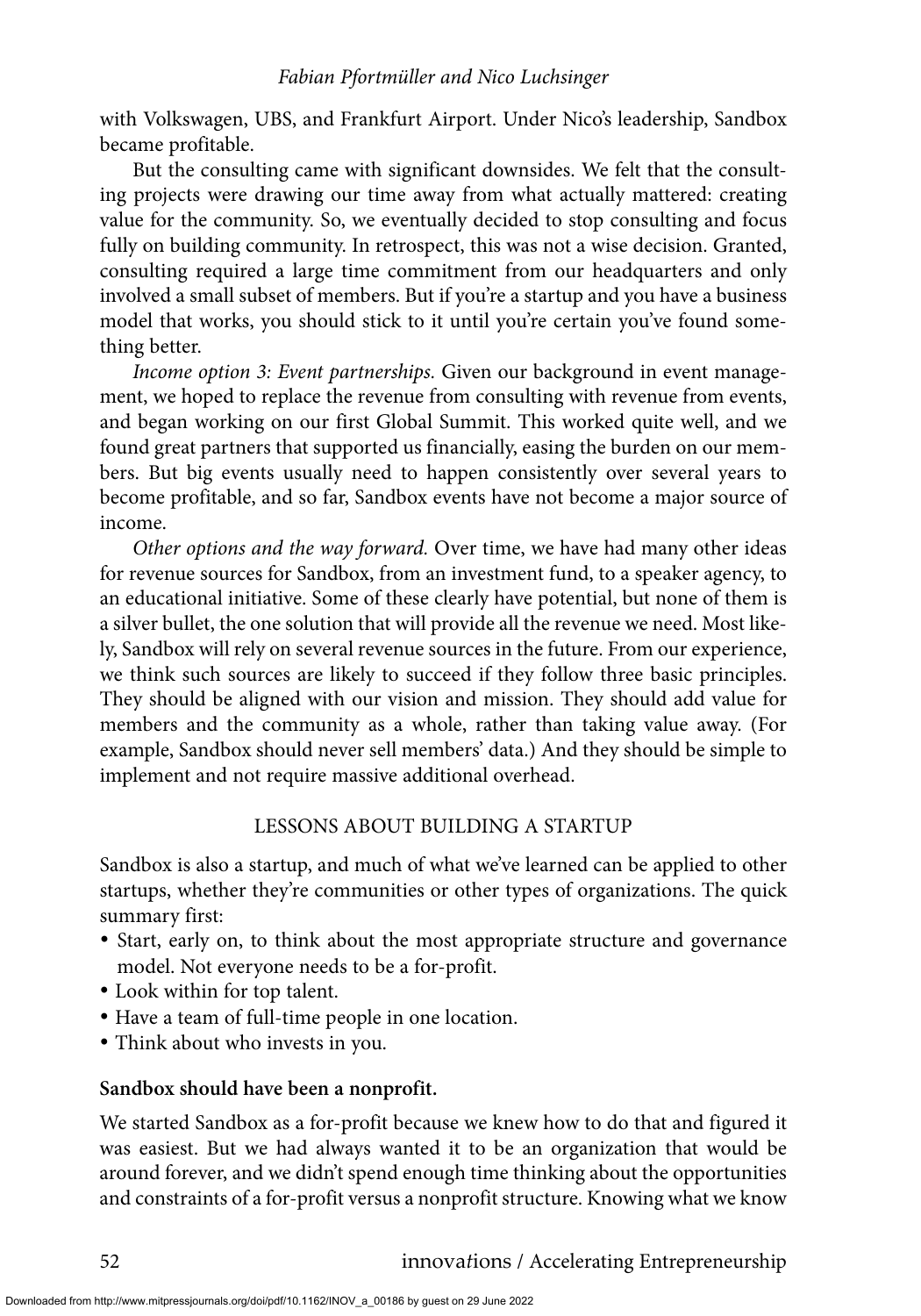now about funding options and hybrid structures, we'd begin by building Sandbox as a nonprofit and potentially add a for-profit arm at a later point. Starting as a nonprofit most likely would have limited our access to funding early on, but it would have allowed us to do at least three key things: focus on our core mission of building an exceptional community, create more stable governance structures, and involve our members more deeply in the process. That's why we are excited to see the new team experimenting with different ways to get member input.

#### **Look within for talent.**

We were and are incredibly lucky to work with a series of amazing community managers over the last five years. But we struggled for a long time to attract and retain top talent for Sandbox beyond the founding team—even though we had access to an amazing community of incredibly talented people.

We see several reasons for this. First, we lacked the self-confidence to believe that all the amazing people who wanted to join Sandbox could also be interested in working for us. As strange as this may sound now, it took us quite a while to see the advantages of recruiting from within our existing pool of fabulous members.

Second, we didn't do a very good job of managing the expectations of the people we brought on to the team. We emphasized rewards—like good pay, or stability, or decision-making power—and then often could not deliver. For the first two, the reason was simply that we were a struggling startup. The third one involved a complicated situation within the founding team. We had brought on four additional cofounders, which made it hard to extend decisionmaking power to even more hires.

We did eventually come around to bringing Sandbox members onto the team. Daniel Karpantschof, who had been a member for several years, worked with Nico in New York, and today Sandbox is led by two former ambassadors: John Egan and Alex Terrien. They have done tremendous work in their hubs (Dublin and Paris, respectively), and we are very proud to see them lead the organization today.

#### **You need a full-time team working out of one location.**

For a long time, the Sandbox cofounders were working from as many as four different locations, and most were working part-time. This situation developed for several reasons. Some founders were working on other projects and companies, and we couldn't pay everybody to work full-time. And being a global community, we thought it would be helpful to have the cofounders spread out around the world.

This turned out to be a mistake. It took us too long to realize that distributed teams don't work when you're building a new organization. Everyone has to be in the same room and at the same table. Having people in different places and working part time, means the team members feel too entitled and not committed enough. It slows down the decisionmaking process, and people feel left out and become territorial. People spend a lot of time making sure that everyone has the